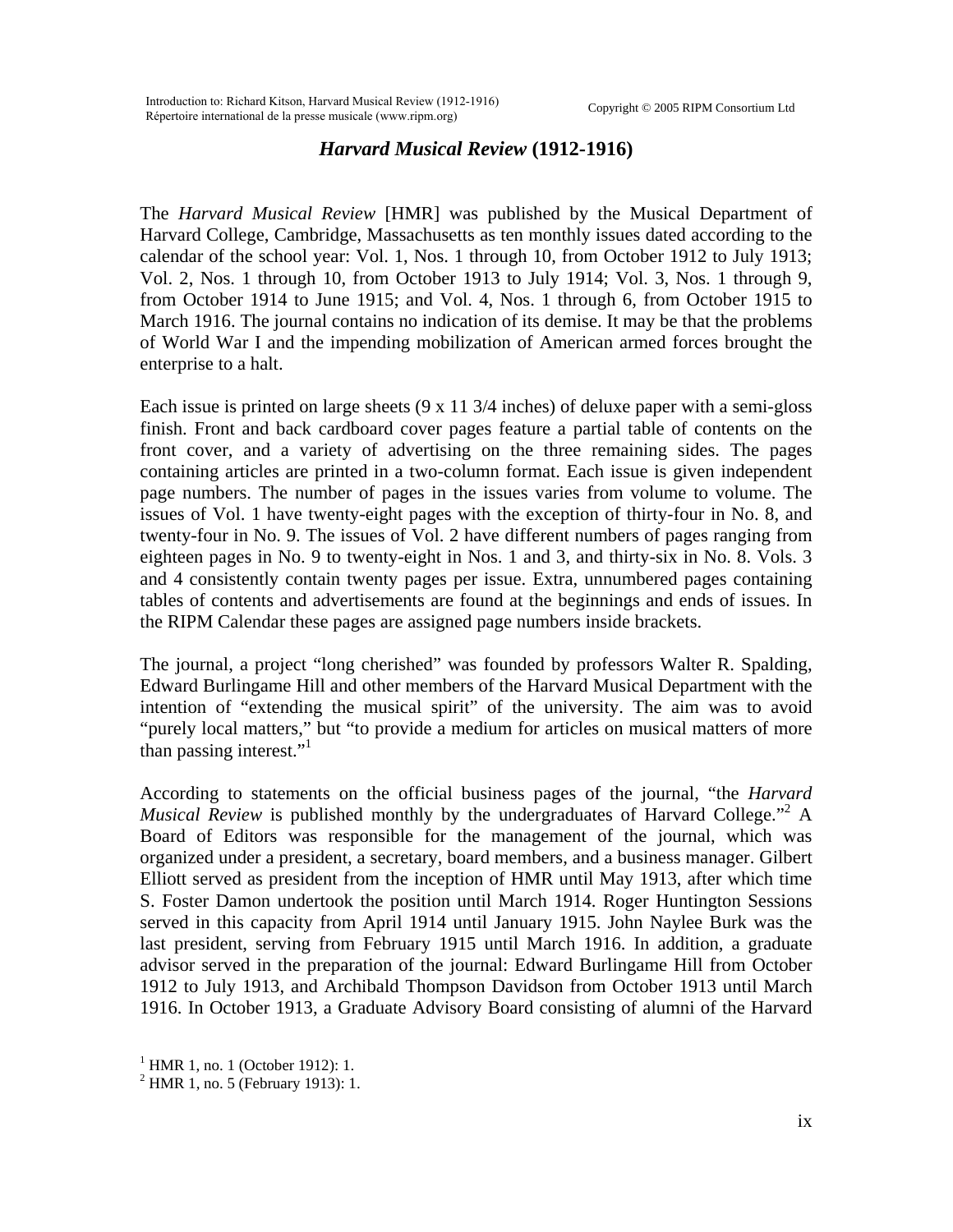University Music Department added support to the enterprise. Members of the Graduate Advisory Board, all Harvard graduates, and among them were some important American musicians trained in the nineteenth century: Arthur Foote (1874), Henry T. Fink (1876), Daniel Gregory Mason (1895) and John A. Carpenter (1897). The names and roles of all current participants in the various boards and committees are given in each issue. The editorial staff was elected annually.

All the issues of HMR are organized in a like manner: a series of essays followed by the official business page at the center of each issue. After this informative register of journal officials are editorials and opinions on current musical activities at Harvard and in Boston and New York. Reviews follow; these are limited to new music (often by Harvard College alumni) and new books about music. A review of a concert or opera performance is rare and is usually connected with a presentation at the university or in the Boston/Cambridge area.<sup>[3](#page-1-0)</sup> Foreign correspondence contains both reviews and remarks on contemporary music from Paris and Germany. In all issues up to Vol. 2, No. 9 (June 1914) music supplements of original compositions by Harvard College students and alumni are included.<sup>[4](#page-1-1)</sup> There are reproductions of portraits of famous musicians, and many photographsof contemporary composers and performers,<sup>5</sup> as well as graphic representations of musical instruments.<sup>6</sup> Advertisements are found at the beginnings and ends of each issue. Book reviews feature collections of songs and pianoforte music and, on occasion, learned treatises such as Schoenberg's *Harmonielehre*, and the writings of important American critics.<sup>[7](#page-1-4)</sup> The publications of the Arthur P. Schmidt Company are featured in the advertisements.

In excess of four hundred articles, editorials and reviews are published in HMR. Two hundred articles have signatures of Harvard students and alumni. It also is likely that most of the unsigned articles and editorials are the writings of members of the same group. While some articles are signed with the full name of the author, many articles written by both students and alumni are signed only with their initials followed by the two-digit date of their graduation, for example, S. F. D., '14 identifies S. Foster Damon, who fulfilled his studies in 1914, as the author. Twenty-four sets of initials are used in the journal. Of these the identity of sixteen has been determined. A table of the identified initials is provided at the conclusion of this introduction. All the initials with

<span id="page-1-0"></span><sup>&</sup>lt;sup>3</sup> Eleven articles and reviews are concerned with a production of Wagner's *Siegfried* given at the Harvard Stadium in June 1915.

<span id="page-1-1"></span><sup>4</sup> Harvard composers include Edward Royce, George Foote, Timothy Mather Spelman, Chalmers Clifton, William Clifford Heilmann, S. Foster Damon, Edward Ballantine, Edward Burlingame Hill, Walter R. Spalding, and Gilbert Elliott.

<span id="page-1-2"></span><sup>5</sup> Portraits of Wilhelm Friedemann Bach and Gluck, and photographs of Karl Muck, Debussy, Fritz Kreisler, Edward MacDowell, Richard Wagner, Stravinsky, Richard Strauss, Verdi, Korngold and Henry Lee Higginson, founder of the Boston Symphony.

<span id="page-1-3"></span><sup>&</sup>lt;sup>6</sup> Photographs of the "tension resonator" of the Mason & Hamlin grand piano in Henry Lowell Mason, "The Modern Artistic Pianoforte: Its Construction," HMR 1, no. 4 (January 1913): 7-15.

<span id="page-1-4"></span><sup>7</sup> See the review by S. F. D. of "*The Pathos of Distance.* By James Huneker," HMR 2, no. 1 (October 1913): 23-24.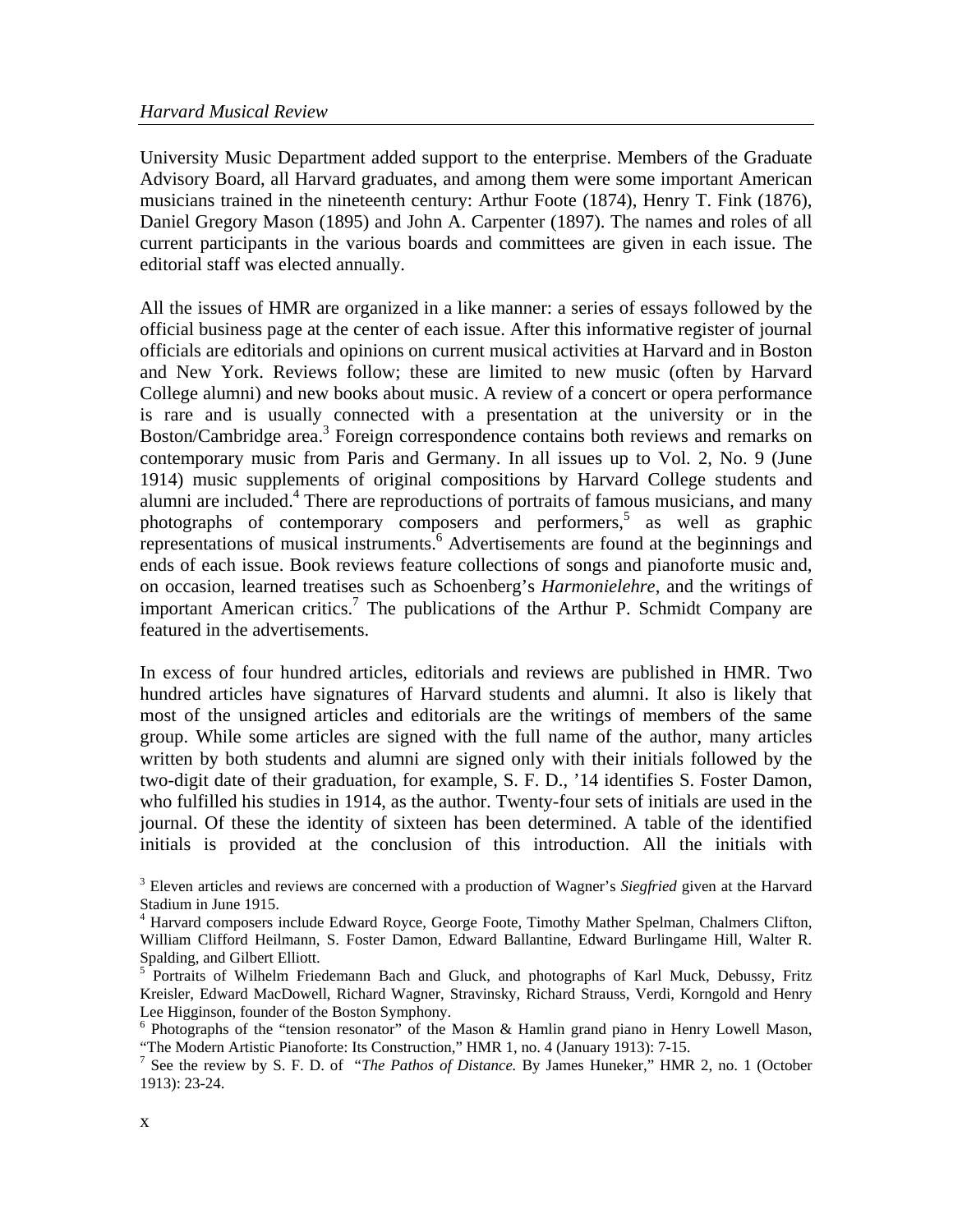accompanying graduation dates have been retained in the RIPM Calendar, and on the first appearance of each set of initials, the actual name of the author (when known) has been added within brackets. In the RIPM index, the initials have been made equivalent to the proper name.

Several articles are by professors who were involved in the founding and supervision of HMR. Arthur Foote, a graduate in 1874 and subsequently a respected American composer reviews the progress of music in the Boston area<sup>8</sup> and neglected piano music.<sup>9</sup> Walter R. Spalding, an 1887 graduate writes about the necessity of music appreciation for students of subjects outside the arts<sup>10</sup> and the emotional element in music.<sup>11</sup> Henry Lowell Mason, an 1888 graduate describes the attributes of the Mason & Hamlin grand piano with its "tension resonator."[12](#page-2-4) Edward Burlingame Hill, an 1894 graduate and the editor of the Boston music periodical *The Musical World* in 1903 and 1904, contributes three articles—the hostility of critics toward modern music, $13$  the Russian ballets of Stravinsky,<sup>14</sup> and the individuality of the American composer.<sup>15</sup> Archibald T. Davison, a 1908 graduate discusses Protestant and Roman Catholic liturgy<sup>16</sup> and music education in Boston. $17$ 

Great emphasis is given to music contemporary to the closing decades of the nineteenth century and to the years at the outset of the twentieth century. S. Foster Damon, a prolific writer contributes five articles and nine reviews. Damon's subjects cover a wide spectrum of music from an overview of Verdi's style periods on the occasion of the composer's birth centenary,<sup>18</sup> to a study of popular music,  $19$  and a query on the position of the genre opera as an art form.[20](#page-2-12) Hiram K. Moderwell, a graduate of 1912 specializes in articles about Wagner<sup>21</sup> and the new operatic directions in the early twentieth century,<sup>22</sup> and writes about Charpentier's *verismo* operas *Jullien*, *Louise* and *L'Amoud du Faubourg*, [23](#page-2-15) the satire of Richard Strauss's *Ariadne auf Naxos*, [24](#page-2-16) the problems of attaining a

<span id="page-2-2"></span> $10$  Walter R. Spalding, "Utilitarian Values in Music," HMR 1, no. 1 (October 1912): 15-17.

<span id="page-2-0"></span><sup>&</sup>lt;sup>8</sup> Arthur Foote, '74, "Thirty-five Years of Music in Boston," HMR 1, no. 1 (October 1912): 10-11, 19.

<span id="page-2-1"></span><sup>&</sup>lt;sup>9</sup> Arthur Foote, "Some Neglected Piano Music," HMR 3, no. 1 (October 1914): 3-7.

<span id="page-2-3"></span><sup>&</sup>lt;sup>11</sup> HMR 3, no. 1 (October 1914): 12-14.

<span id="page-2-4"></span><sup>&</sup>lt;sup>12</sup> Henry Lowell Mason, op. cit.

<span id="page-2-5"></span><sup>&</sup>lt;sup>13</sup> Edward B. Hill, "Modern Music and its Critics," HMR 1, no. 2 (November 1912): 3-6.

<span id="page-2-6"></span><sup>14 &</sup>quot;A Note on Stravinsky," HMR 2, no. 7 (April 1914): 3-7, 23.

<span id="page-2-7"></span><sup>&</sup>lt;sup>15</sup> "The Future of the American Composer," HMR 3, no. 8 (May 1915): 15-18.

<span id="page-2-8"></span><sup>&</sup>lt;sup>16</sup> Archibald T. Davison, "Protestant Church Music Today," HMR 1, no. 9 (June 1913): 3-4, 21.

<span id="page-2-9"></span><sup>17</sup> HMR 2, no. 5 (February 1914): 3-5, 23.

<span id="page-2-10"></span><sup>&</sup>lt;sup>18</sup> S. Foster Damon, "Giuseppe Verdi — An Appreciation," HMR 2, no. 1 (October 1913): 3-8, 26.

<span id="page-2-11"></span><sup>&</sup>lt;sup>19</sup> "Modern Popular Music," HMR 1, no. 2 (November 1912): 17-19.

<span id="page-2-12"></span> $20$  "Opera and the City," HMR 2, no. 6 (March 1914): 3-6.

<span id="page-2-13"></span><sup>&</sup>lt;sup>21</sup> Hiram K. Moderwell, "Wagner — After the Noise of the Battle," HMR 1, no. 8 (May 1913): 10-13. This issue of HMR is a "Wagner Centenary Number."

<span id="page-2-14"></span> $^{22}$  Hiram K. Moderwell, "The Nobility of Opera: The Other Side," HMR 1, no. 5 (February 1913): 3-5.

<span id="page-2-15"></span><sup>&</sup>lt;sup>23</sup> Hiram K. Moderwell, "Charpentier's New Operas," HMR 1, no. 3 (December 1912): 8, 24.

<span id="page-2-16"></span><sup>24 &</sup>quot;*Ariadne* in Pieces," HMR 1, no. 3 (December 1912): 19-20.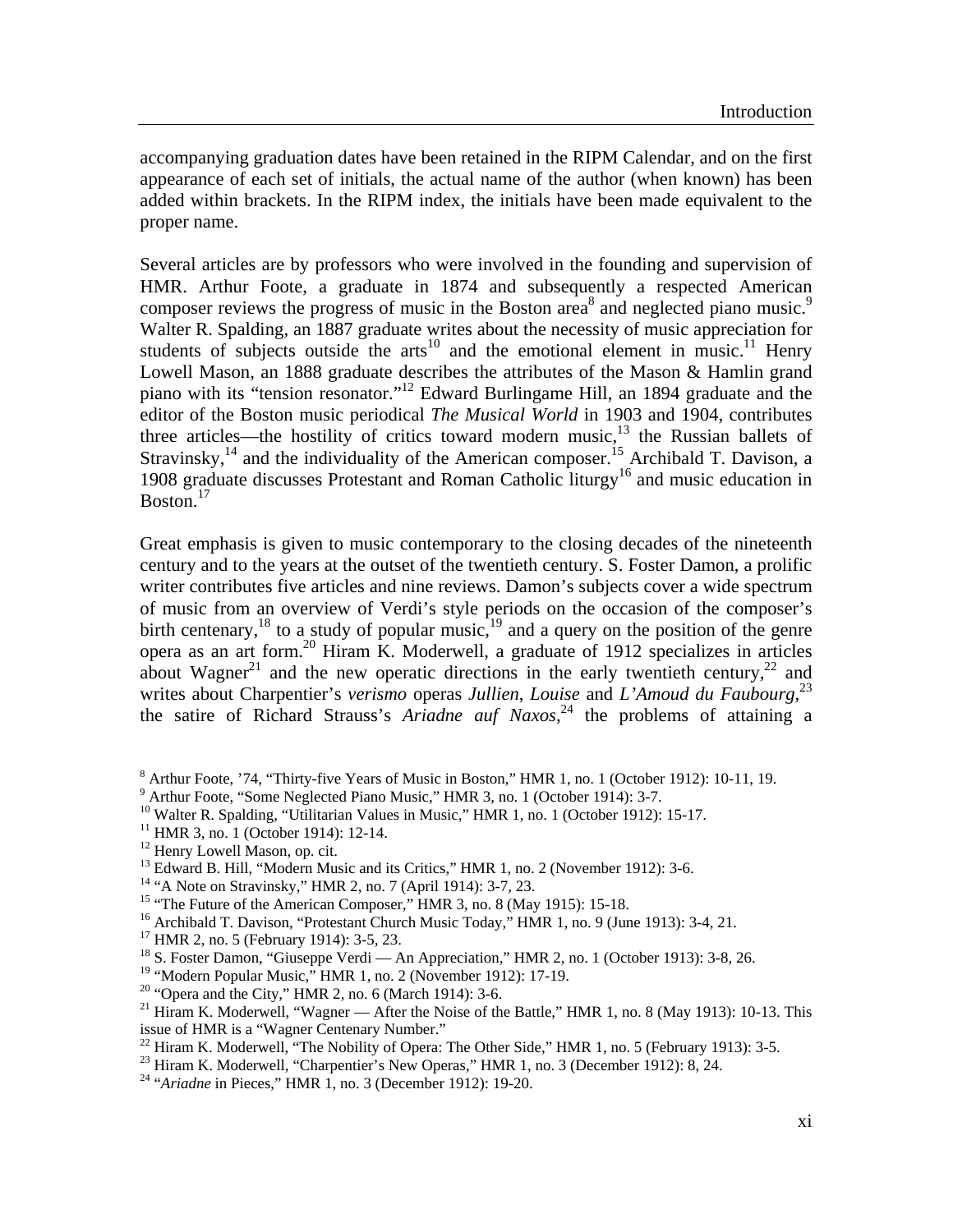dispassionate view of Wagner,<sup>25</sup> a defense of Wagner in response to Pepper's criticism of the composer's vegetarianism and anti-Semitism,[26](#page-3-1) and a discussion of the Swiss artist Adolphe Appia's remarkably modern stage designs for Wagner's music dramas, in particular for *Parsifal*. [27](#page-3-2) 

Roger Huntington Sessions, a 1915 graduate and an active editor of HMR, contributes twenty articles of which three were reviews dealing with Schubert's songs, Wagner's *Die Meistersinger* and *Parsifal*, and Montemezzi's *L'Amore dei tre re*. Sessions's major articles deal with Wagner<sup>28</sup> and with narrative analyses of Richard Strauss's operas, *Guntram*, *Fuersnot*, *Salome*, *Elektra*, and *Der Rosenkavalier*, and the symphonic poems from *Macbeth* to *Ein Heldenleben*. [29](#page-3-4) In anticipation of the eventual route of Sessions's own compositional language his article dealing with the "psychological basis of modern music" is of interest. $30$ 

Articles about contemporary French music—favored by the Boston critics—of Louis Aubert, Charpentier, Debussy, Gabriel Fauré, d'Indy, Massenet, Ravel and Satie are also important features of HMR. Articles about the repertory were written by a number of student authors including Timothy Mather Spelman, Gilbert Elliott, S. Foster Damon and Joel Dibble Austin. There are also articles focusing on the leading composers of the early twentieth century: Mahler's personality and music (particularly Symphony no. 4),  $31$ Stravinsky's Russian ballets, $32$  Schönberg,  $33$  the precocious Erich Korngold,  $34$  and Sibelius.<sup>35</sup> The important question of the increase in use of dissonance in modern music is addressed.<sup>36</sup>

The development of a unique musical language representative of the United States is the topic of several articles. Philip Greenley Clapp, a 1908 graduate considers the enrichment of American music through the introductions of modern idioms,<sup>37</sup> while Richard M.

<span id="page-3-6"></span> $31$  Louis D. Kornfeld, "Gustav Mahler — Man and Artist," HMR 2, no. 8 (May 1914): 3-11.

<span id="page-3-7"></span> $32$  Edward B. Hill, "A Note on Stravinsky," HMR 2, no. 7 (April 1914): 3-7, 23.

<span id="page-3-0"></span><sup>&</sup>lt;sup>25</sup> "Wagner — After the Battle," HMR 1, no. 8 (May 1913): 10-13.

<span id="page-3-1"></span><sup>&</sup>lt;sup>26</sup> "Should the Artist Think?" HMR 2, no. 4 (January 1914): 7-9, 22.

<span id="page-3-2"></span><sup>&</sup>lt;sup>27</sup> "Impressionistic Settings for Modern Opera," HMR 4, no. 1 (October 1915): 1-3.

<span id="page-3-3"></span><sup>&</sup>lt;sup>28</sup> Roger Huntington Sessions, "Wagner's Opinions of Other Composers," HMR 1, no. 8 (May 1913): 17-20, and "Another Wagner Essay," HMR 3, no. 2 (November 1914): 3-7.

<span id="page-3-4"></span><sup>&</sup>lt;sup>29</sup> "Fifty Years of Richard Strauss," HMR 2, no. 8 (May 1914): 12-19; 2, no. 9 (June 1914): 3-6, 11-12; 18-20; 2, no. 10 (July 1914): 17-25. "Richard Strauss as a Tone Poet," HMR 4, no. 1 (October 1915): 4-8; 4, no. 2 (November 1915): 11-15; 4, no. 3 (December 1915): 9-13.

<span id="page-3-5"></span><sup>&</sup>lt;sup>30</sup> "The Psychological Basis of Modern Dissonance," HMR 3, no. 4 (December 1914): 3-12.

<span id="page-3-8"></span> $33$  An unsigned editorial discusses Schönberg's String Quartet in D minor, Op. 7 and Ernest Newman's criticism of the *Gurre-Lieder* and the *Five Orchestral Pieces*, HMR 2, no. 5 (February 1914): 18-19.

<span id="page-3-9"></span><sup>&</sup>lt;sup>34</sup> Hiram K. Moderwell, "Erich Korngold — Prodigy and Artist," HMR 1, no. 10 (July 1913): 7-9.

<span id="page-3-10"></span><sup>&</sup>lt;sup>35</sup> "Sibelius's Fourth," HMR 2, no. 2 (November 1913): 16-18, and John N. Burk, "Sibelius — A Composer of the Future," HMR 3, no. 6 (March 1915): 3-8.<br><sup>36</sup> Phillip Greenley Clapp, "The Problem of Dissonance," HMR 3, no. 8 (May 1915): 11-14.

<span id="page-3-11"></span>

<span id="page-3-12"></span><sup>&</sup>lt;sup>37</sup> Clapp, "Modern Music: Its Opportunities for the American Composer," HMR 1, no. 7 (April 1913): 3-7.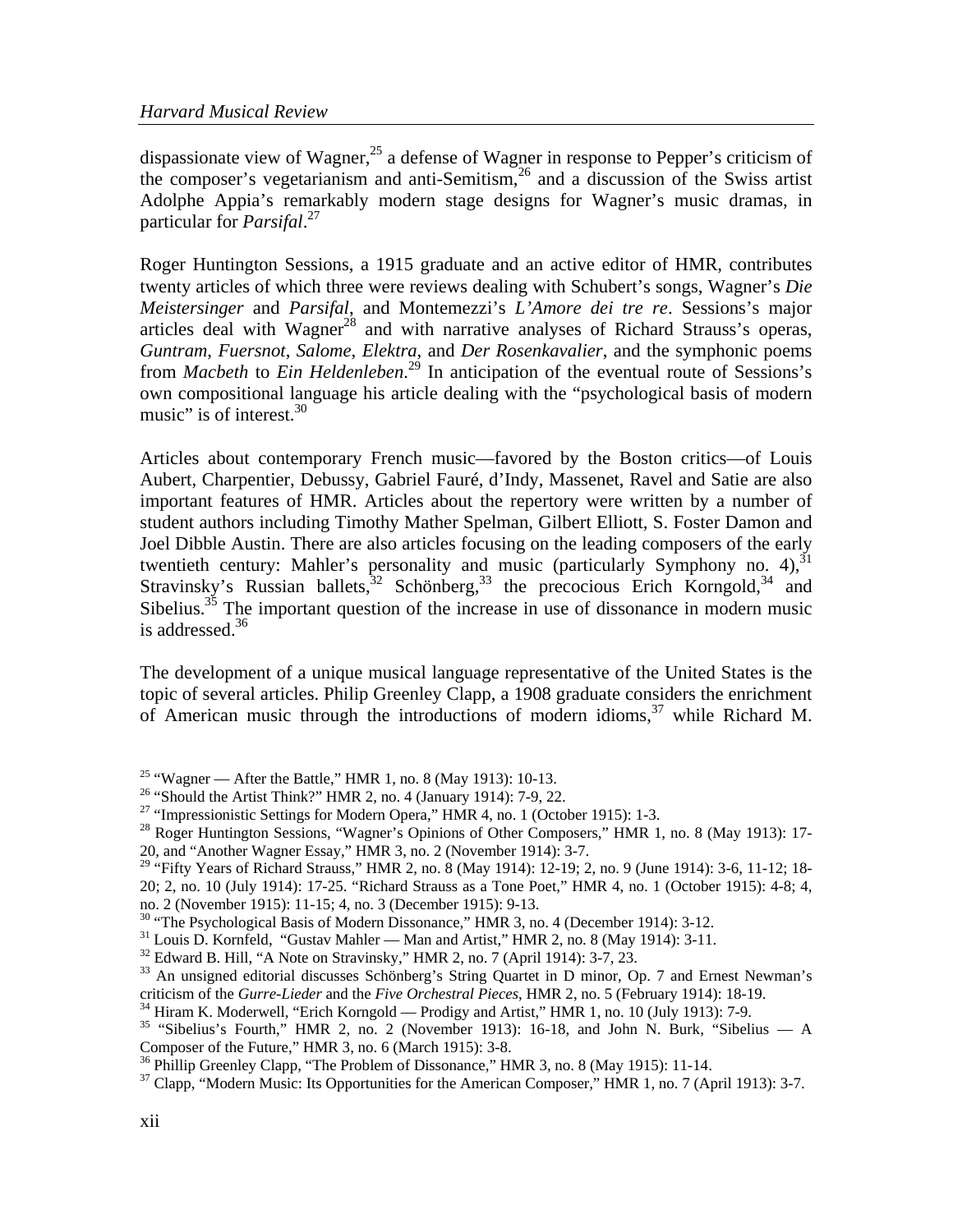Jopling, a future graduate surveys the progress of American composers.<sup>38</sup> The search for a uniquely American musical idiom is addressed in pioneer ethnomusicologist Henry F. Gilbert's study of the music of the American Indians,  $39$  while an anonymous report addresses the systematic collection of Indian folk-songs, the unscientific harmonization of Indian melodies by Filmore, and Arthur Farwell's failed vision of an American school of composition based on Indian melodies.<sup>[40](#page-4-2)</sup>

Four articles by professional musicians and critics, none part of the Harvard faculty were published in HMR. The eminent English writer on music and critic for leading British newspapers, Ernest Newman was responsible for three articles: first, a consideration of contemporary composers who followed in the footsteps of Richard Wagner,  $4^1$  second, advice to young composers on form and content,  $42$  and, third, opinions on the position of the American composer with the public.<sup>43</sup> Lawrence Gilman, a noted American writer on music and critic is responsible for a short story about a matronly opera singer and an ardent fan of the genre.<sup>44</sup>

The following table identifies sixteen contributors to the journal who signed with initials.

| A. S. P.     | Arnold S. Potter                 |
|--------------|----------------------------------|
| C. D. C.     | Chalmers D. Clifton              |
| E. B. H.     | <b>Edward Burlingame Hill</b>    |
| G. E.        | Gilbert Elliott                  |
| H. K. M.     | Hiram K. Moderwell               |
| J. D. A.     | Joel Dibble Austin               |
| J. N. B.     | John N. Burk                     |
| K. H. E.     | Karl H. Eschmann                 |
| L. G. del C. | L. G. del Castello               |
| P. R. M.     | Philip R. Mechem                 |
| R. M. J.     | Richard M. Jopling               |
| R. G. A.     | <b>Richard Gilmore Appell</b>    |
| R. H. S.     | <b>Roger Huntington Sessions</b> |
| R. S. P.     | R. S. Pugh                       |
| S. F. D.     | S. Foster Damon                  |
| T. M. S.     | <b>Timothy Mather Spelman</b>    |

<span id="page-4-0"></span><sup>&</sup>lt;sup>38</sup> Richard M. Jopling, "The Development of American Music," HMR 3, no. 2 (November 1914): 11-13.<br><sup>39</sup> Henry F. Gilbert, "North American Indian Music," HMR 1, no. 6 (March 1913): 5-7.

<span id="page-4-1"></span>

<span id="page-4-2"></span> $30$  "The Government and Indian Music," HMR 1, no. 10 (July 1913): 21-22.

<span id="page-4-3"></span> $41$  Ernest Newman, "After Wagner — What?" HMR 1, no. 8 (May 1913): 5-6.

<span id="page-4-4"></span> $42$  Newman, "On Form and Composition," HMR 3, no. 5 (February 1915): 9-16.

<span id="page-4-5"></span><sup>&</sup>lt;sup>43</sup> Newman, "The Public, the Critic and the Native Composer," HMR 3, no. 9 (June 1915): 16-19.

<span id="page-4-6"></span><sup>44</sup> Lawrence Gilman, "Imhoff's *Carmen*. An Adventure in Fantasy," HMR 3, no. 9 (June 1915): 3-9.